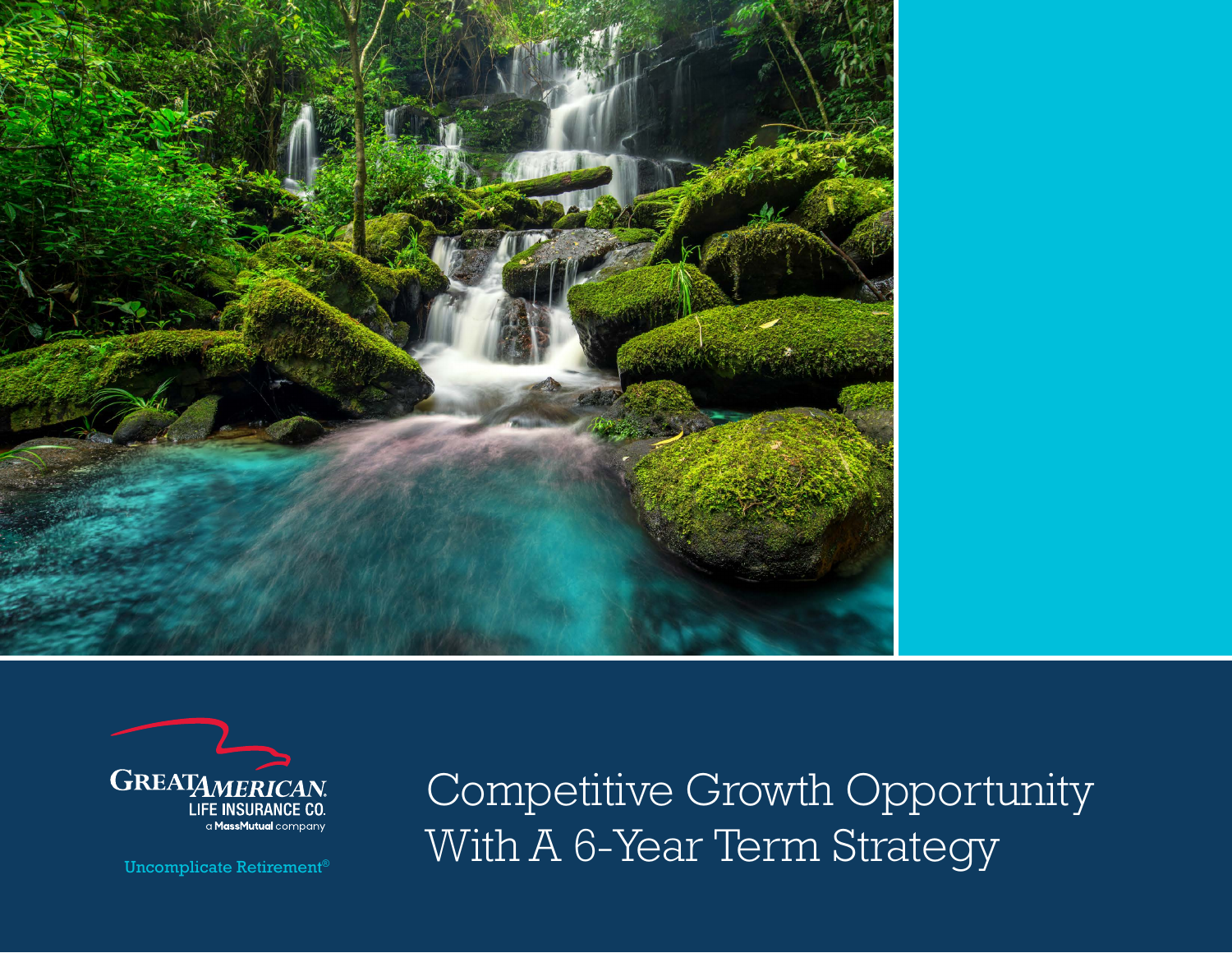When you purchase a registered index-linked annuity from Great American Life Insurance Company®, you may have the opportunity to allocate funds to a 6-year term indexed strategy. This strategy offers partial downside protection with a 10% buffer, market-linked growth potential limited by an upside participation rate, and credits interest at the end of the 6-year term.

## How It Works

To determine interest credited at the end of a 6-year term, there are two steps:

- 1. Calculating the index change
- 2. Applying the buffer or upside participation rate

To calculate the index change, we compare index values from two points in time:

**Point A:** Index value at the beginning of the 6-year term

**Point B:** Index value at the end of the 6-year term

If the index change is negative, the 10% buffer is applied. If the index change is positive, the upside participation rate is applied. Let's take a look at two scenarios – one with a positive index change, and one with a negative index change. In this example, we'll assume a 125% upside participation rate applied for the 6-year term.

## IMPORTANT INFORMATION

The following examples use hypothetical index values to show how interest is credited at the end of six years for a 6-year term indexed strategy. Different assumptions would lead to different results. Upside participation rates are set at the start of the 6-year term and are subject to change. The 10% buffer will not change.

Under the best circumstances in an increasing market, the 6-year term strategy would be credited the upside participation rate multiplied by the positive index change each term. Under the worst circumstances in a decreasing market, the 6-year term strategy would lose 90% of its value at the end of the term.

Before the end of a term, the buffer is reflected in the option values used to calculate decreases in strategy values. We cannot change the buffer for any indexed strategy that we currently offer.

For more information about strategy values before the end of a term, please see the product prospectus.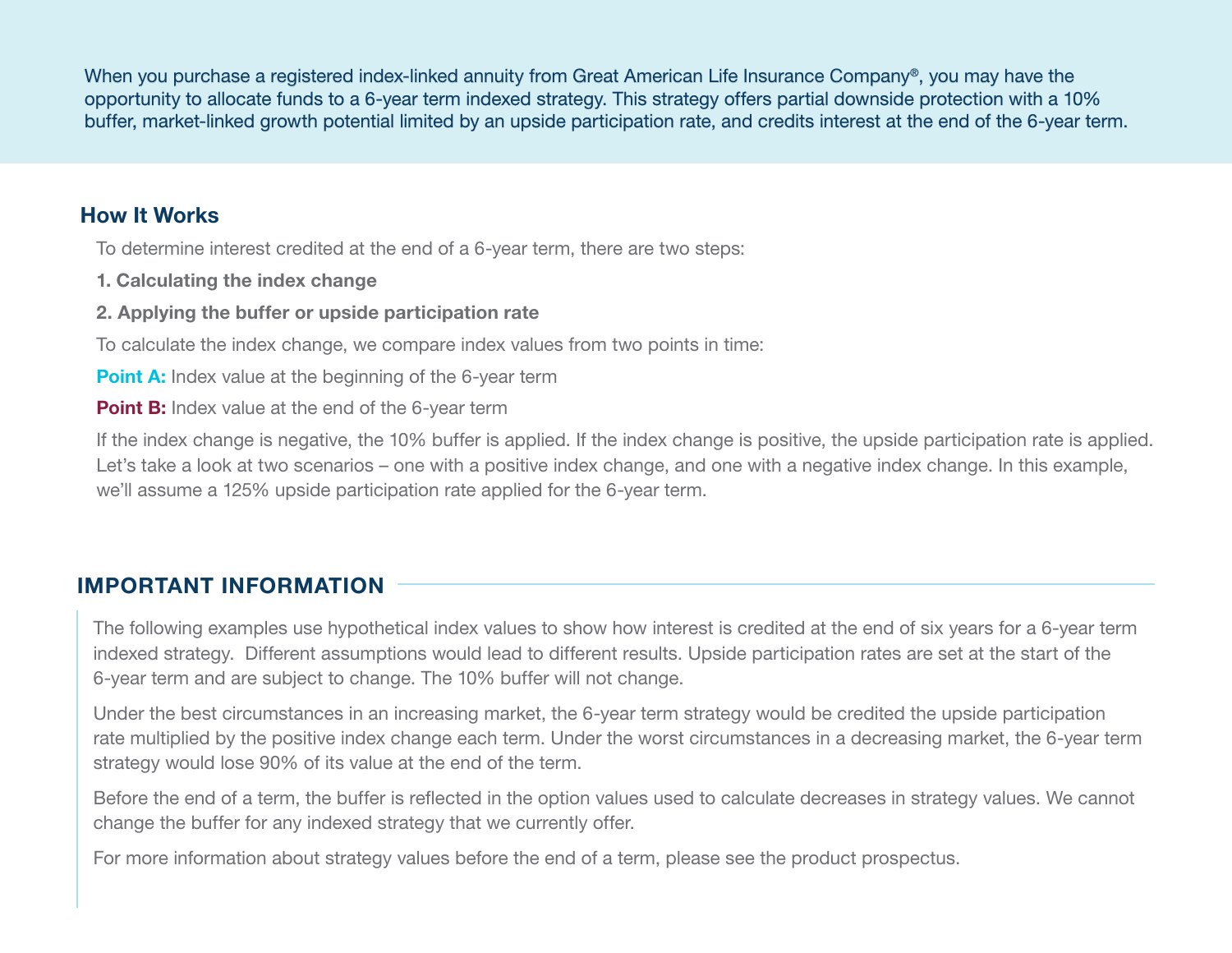

**1.** Subtract the beginning value from the ending value, and divide that figure by the beginning value.

 $4,845 - 4,000 = 845$ 

 $845 \div 4.000 = 21.12\%$ 

The index change at the end of the 6-year term is 21.12%.

2. Since the index change is 21.12% and a 125% upside participation rate applies, the interest credited for the 6-year term would be:

 $21.12\% \times 125\% = 26.40\%$ 





1. Subtract the beginning value from the ending value, and divide that figure by the beginning value.

 $3.325 - 4.000 = -675$ 

 $-675 \div 4,000 = -16.87\%$ 

The index change at the end of the 6-year term is -16.87%.

2. Since the index change is -16.87% and the 10% buffer protects against the first 10% of index loss, the interest credited for the 6-year term would be: -6.87%

Talk to your financial professional about how a 6-year term indexed strategy can help you reach your retirement goals.